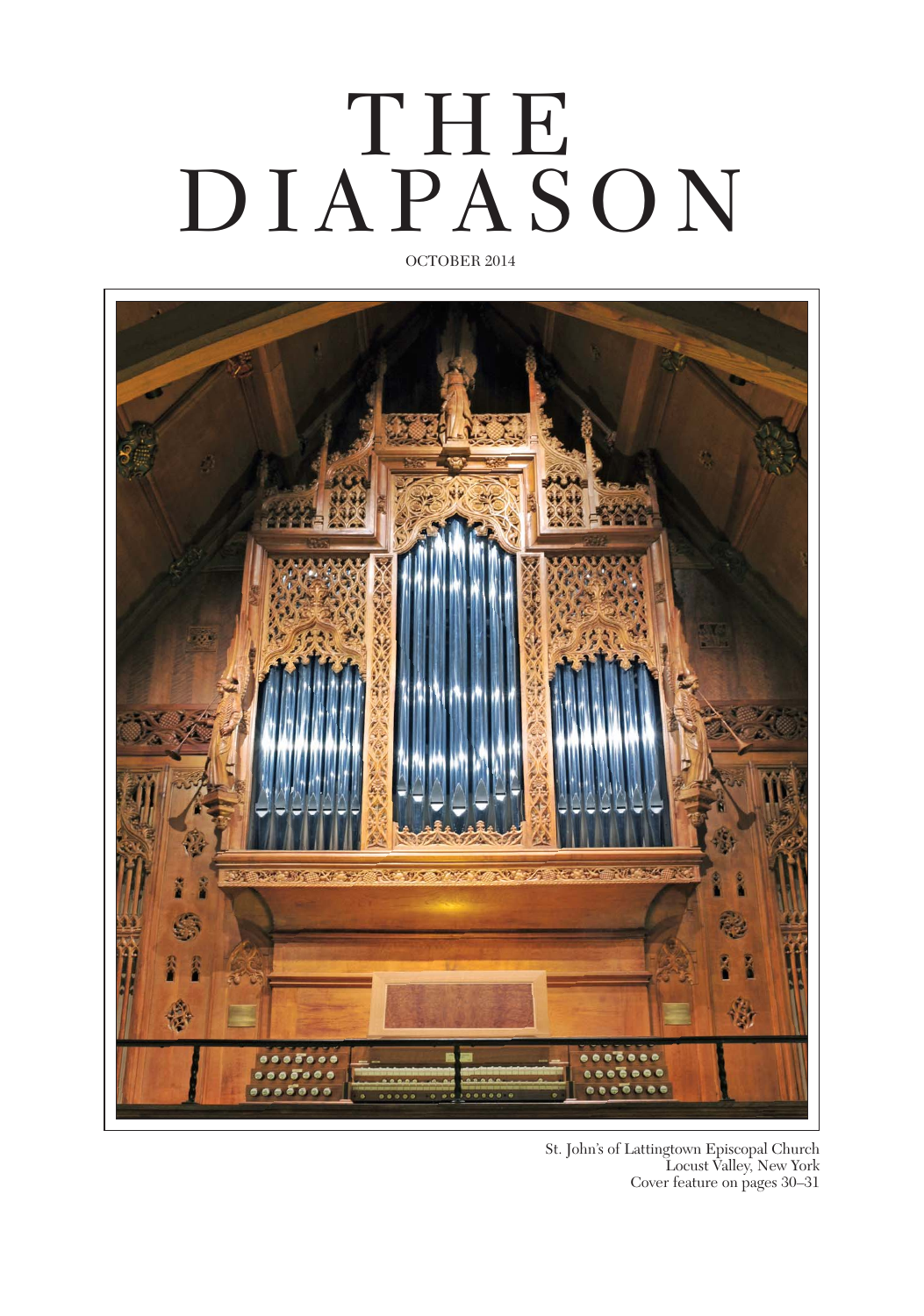### **Cover feature**

#### **Glück Pipe Organs, New York, New York St. John's of Lattingtown Episcopal Church, Locust Valley, New York**

#### **An historic idyll**

The hamlet of Lattingtown, a subenclave of Locust Valley on New York's Long Island, is named for the locust trees that forest the terminal moraines left by receding glaciers. The land was purchased from the Algonquin-speaking tribe of the Lenape nation in 1667, and during the late nineteenth century, the region became known for its quiet serenity while enjoying proximity to New York City, where many of the area residents also kept city homes and offices for their business interests.

By the 1920s, society architects such as Delano and Aldrich; Bertram Grosvenor Goodhue; McKim, Mead, and White; Cass Gilbert; and Carrère and Hastings designed resplendent residences for privacy-seeking industrialists and financiers in the Glen Cove region. whose names may still be unfamiliar to most. The imposing estate houses were (and are) known by name rather than by street address, including attorney William Dameron Guthrie's vast property, "Meudon," named for Château de Meudon in the Parisian suburb where Marcel Dupré kept a house fitted up with a Mutin-Cavaillé-Coll organ.

In the bucolic Locust Valley–Glen Cove region, about a dozen houses in the "neighborhood" were furnished with pipe organs by the Aeolian Company, including the II/27 in Louis Comfort Tiffany's "Laurelton Hall," the IV/63 in Nicholas F. Brady's "Inisfada," and the colossal IV/107 in Frank W. Woolworth's "Winfield Hall." Yet it was the wife of sulfur baron Henry Devereux Whiton who is listed as the client for the II/13 Ernest M. Skinner organ of 1919 for their house "up the road"

from St. John's. It was this little organ, with roll-playing mechanism, which appears to have influenced the church's choice of Skinner to build his Opus 447 when the church was reconfigured for its reopening in 1924. The church organ was a smaller affair of eleven ranks, built in Skinner's Westfield shop.

Neither of the small Skinner organs remains intact. Frieda Frasch Whiton divorced Henry in 1921, married Count David Augustus Constantini the following year, and upon the count's death in 1937, married Baron Carl Gottlieb von Seidlitz, to whom she remained married until her death in 1951. The fate of the house organ appears lost to history.

#### **The commission**

Ten years ago, Eric Milnes, director of music, approached me about building a new organ for St. John's, which I assumed would be a mechanical-action organ in historic style and temperament, as Mr. Milnes has earned an internationally celebrated reputation as a conductor and historical keyboard artist specializing in the historically informed performance of Baroque keyboard, instrumental, and choral music with period instruments. Yet to my delight, he envisioned a powerful, multifaceted, colorful adjunct to the Episcopal liturgy that could authentically interpret the concert repertoire. The use of electropneumatic action opened the door to a world of tonal possibilities in which the two of us could scratch our academic itches free from the strangulation of purist dogma. The challenge was not to acquiesce to bland "eclecticism," but to devise an enchanting chameleon without spawning a generic creature devoid of character and personality.

#### **The musical formula**

The Latin *multum in parvo*, or "much in little," often is used to assess the useful content-to-thickness ratio of short,



highly informative books, whether technical or historical. It was co-opted by the speculative and operative arms of organbuilding to describe serviceplaying instruments of small scope and grand effect, most associated with English builders of the past 150 years, although the French have been parallel adepts. The criteria for this appellation remain nebulous, and the label has been adhered to organs of between 18 and 40 ranks, two or three manuals, French, English, or American, with mechanical or assisted action.

In designing this 20-rank instrument for St. John's, I chose to focus upon what the substantive literature demands of the organ. Thousands of American instruments have harbored lovely stops, but could never honor the wishes of the composers who wrote organ music. Since concert literature was written by church organists for the instruments they played in church, I always choose to work backwards from the score to create instruments with the required voices at the right pitches, properly grouped and usefully juxtaposed. Desirable elements in an organ of this limited size are an anchoring principal chorus, warmly and elegantly voiced with a clear, silvery mixture of sensible composition; a collection of flutes of diverse structure and material; a tierce combination for solo work; a pair of vibrant strings of authentically cutting, exceptional character; the three primary reed colors (Trumpet, Oboe, and Clarinet, the last of which must play in dialogue with the cornet); and a pedal division producing a very clean pitch line that can be heard moving clearly beneath and through the manual textures. No wasted space, no wasted metal.

By good fortune, the Skinner Salicional and Voix Céleste, as well as the Pedal 16′ Bourdon, survived the onslaught of the *Orgelbewegung*, so some heritage pipework, renamed, lives on in the organ. The new metal pipes are built of a spotted alloy of 50% tin (including the hefty resonators of the Swell 16′ Basset Horn). New timber pipes are poplar

with walnut caps. Because this is a twomanual instrument, some solo stops are duplexed between the manuals, and some extension work is included. Of note are the variably scaled 16′ Pedal extenare the variably scale<br>sion of the Skinner string and the 24-pipe<br> $\frac{f_{\text{the}}}{f_{\text{the}}}$  Creat 2' downward extension of the Great Gemshorn as the Pedal 8' Spitzflöte and 4′ Choral Bass. Although it is my policy to avoid unification of any manual rank at adjacent pitches, opting for a two-octave separation, the Chimney Flute appears twice in the Great department, charming at the unison, beguiling at the octave. The short-but-useful-compass 8′ Herald Trumpet is voiced on the same pressure as the rest of the organ. Its distinction comes from its scaling, shallot style, and voicing, its tone warmer and rounder than its name implies.

#### **Expression: upstairs, downstairs**

The Great and some of the Pedal fluework are unenclosed above the impost, and the remainder of the organ's resources are under expression, including the Herald Trumpet and four of the five 16' stops: the Violone, a downward extrapolation with a broadening scale of the 8′ Viole de Gambe, with Haskell re-entrant tubes; the Bourdon, extended from the 8′ Stopt Diapason; the Bombarde, an extension of the Trumpet; and the Basset Horn. This is accommodated by a two-story expression enclosure, with upper and lower banks of shutter blades. The knob engraved "Lower Shutters Off" disables and closes the shutters at the choir-loft level while permitting the entirety of the enclosed organ to speak through the controllable upper set behind the Great, using the nave's ceiling as a sounding board. The Great 16′ Double Diapason is also enclosed, yet has no pipes of its own, being derived from the Swell 4′ Principal from C25 to G56, and the bass taken from the 16′ Bourdon/8′ Stopt Diapason unit. The addition to the ensemble is one of nobility and gravity without muddiness. The Pedal 16' Subbass provides significant punch, never shared by, or extended from, its manual brethren.



**Detail of case, Glück Opus 18 Console of Glück Opus 18, St. John's of Lattingtown Episcopal Church**